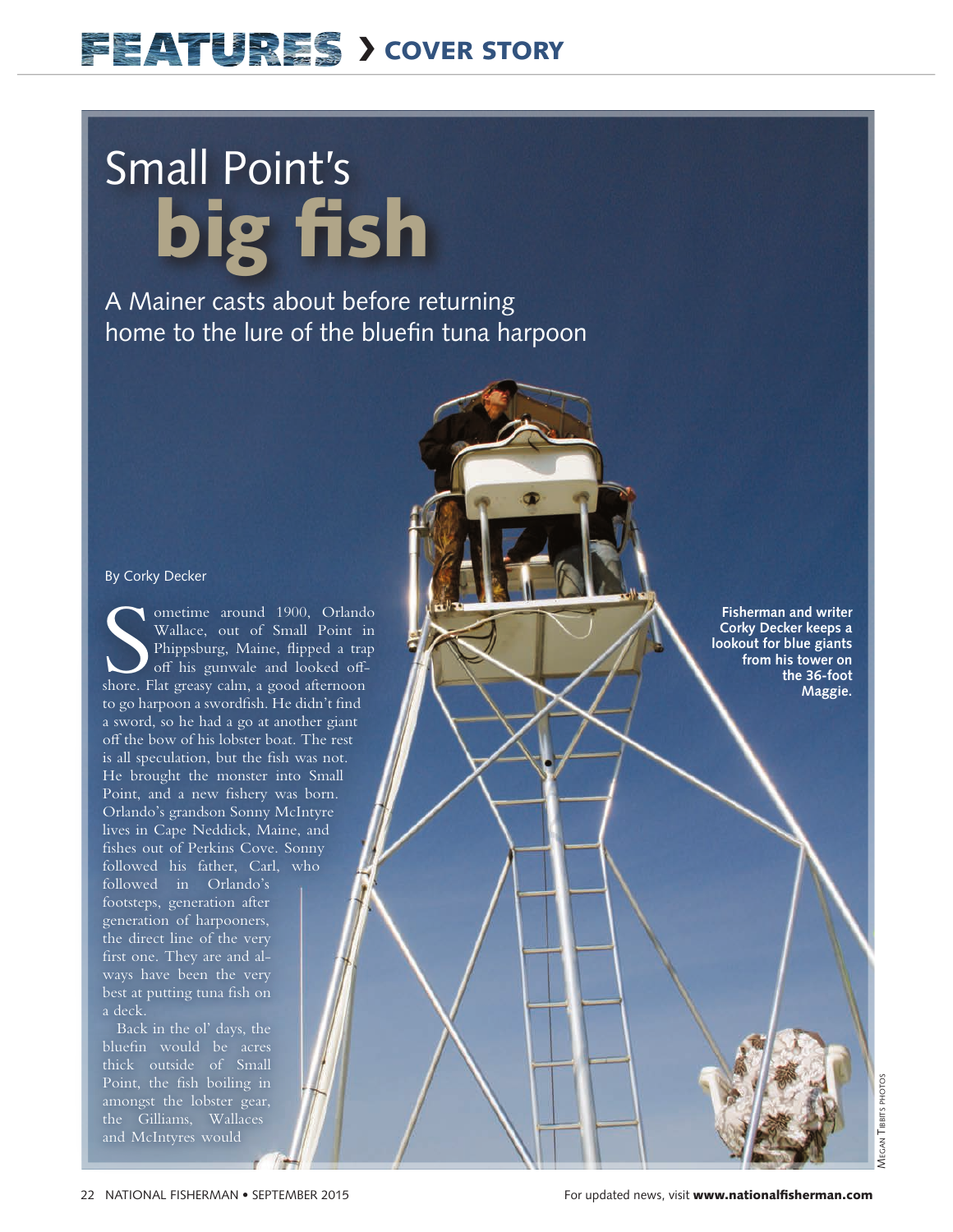rig wooden pulpits and rope steering in the masts and harpoon the bejesus out of bluefn tuna. A young Merle Gilliam landed 500 fsh before his 20th birthday. Bluefn tuna are really smart (the brain of a grander you'll need two hands to hold). After so many of them were getting hoisted onto the dock in this little village, they had enough and moved. To Boon Island off of Cape Neddick.

The guys just followed them. Carl found out about Perkins Cove; it was a close, safe harbor. He liked the place so much that he moved his family to Ogunquit. Spanning the late 1950s, '60s and into the '70s, Perkins Cove was the

Tuna Capital. All the lobster boats had stands; the McIntyres were teaching a whole new generation the art of harpooning. I was one of the new generation. When I was 8 to 10 years old, I'd throw a wooden pole off our back

porch, putting thousands of divots in my father's lawn, pretending I was Sonny McIntyre. He was my childhood hero. Today Sonny is in his late 70s; he still hauls 300 traps a day or more. But sadly he has taken a step back from tuna fishing the last couple of years after his son Billy passed away. What Sonny and his father have passed on to many of us is a gift, and any of us who chase these great fsh can trace our roots back to these legendary fshermen.

The bluefin harpoon fishery exists only in New England and in the Mediterranean Sea. I guess that would make it a microfshery, but what an honorable way to harvest a fish. Today, the concept is the same as when Orlando ironed that frst one so long ago, throwing a pole at a fsh. It is the purest commercial





**I'm back doing what I have spent my whole life dreaming about, the first love of my life. I am a commercial fisherman and proud as hell of it.**

> fshery there is: zero bycatch; we throw at the big ones, only throw at bluefn or swords; the fsh is killed instantly with an electric shock, the best bluefn product to go to market. Whole Foods will only sell harpoon caught swordfish, proof that the fshery is looked upon favorably among the NGO crowd.

> Harpooning is also a lot of fun. It is hunting: You need to see the fish to catch the fsh; planes help a lot, but also cost a bunch, and good pilots are hard to come by. So most of us make do with our own sets of eyes and live in our towers.

> The bluefin is a very hard fish to manage, a fish that knows no boundaries. Whose fsh is it when the creature can be in the Bahamas one week, the United States the following, and Canada the next? NMFS, the International Commission for the Conservation of Atlantic Tunas, the International Gamefsh Association, the American Bluefn Tuna Association … everyone cares about the fsh, everyone wants a

> **Sonny McIntyre has retired from tuna into Maine lobster, here fishing with his mate, Tommy Merritt.**

 **Merle Gilliam landed 500 bluefin tunas before his 20th birthday and now builds models of the Maine boats.** say or even control of the fish, and I really believe we all have the best interest of the bluefn in mind in the way the fshery is managed. One thing I know is that the bluefn stocks in the North Atlantic are as healthy as they were back in the days of Carl McIntyre. Don't believe me? Take a trip to Antigonish, Nova Scotia, in September. The Small Point fish are now in Canada!

Of Antigonish, three miles outside the breakwater of Ballantynes Cove, we are chumming hundreds of monster bluefin to the surface on the 45foot Novi Rough Rider. More than 20 miles away at the same time, Cookie

> Murray is doing the same thing on Fisherman's Bank. Forty miles from him, Ali Hussainy is doing the same thing in Prince Edward Island. The whole bay is full of giants, not thousands but tens maybe even hundreds of thou-

sands of giants. Those Small Point fish just summer up north now.

I'm writing this from the bunk of my new harpoon boat; those damn fsh gotta go by us here in Maine! I attended my frst ABTA meeting in Cape Cod in mid-May. What I saw were about a hundred fshermen who have the same passion I remember as a teenager in the Tri Coastal Seafood Co-op meetings, bluefn tuna bring a fever to the brow of all who chase them.

I have tried so hard to live a non-tuna life. I moved to Alaska in my early 20s and operated joint-venture trawlers, then factory trawlers. I dreamed about tuna in the Bering Sea, even wrote two books about tuna while I was there. I moved to the South Pacifc and chased billfsh for a living. I still dreamed about

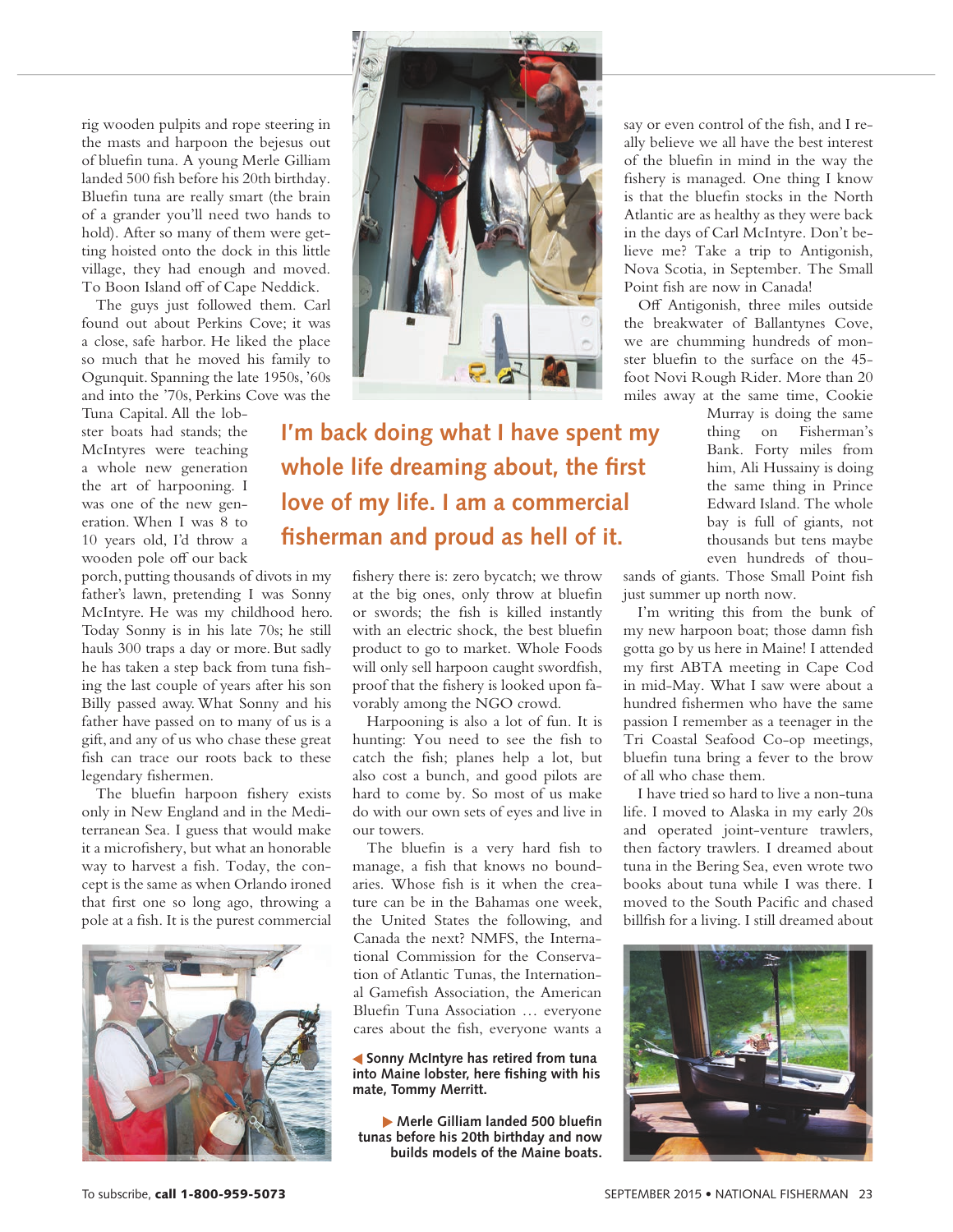bluefn. I wrote about them with my feet in the sand. I have now come full circle. They say you can't go home again. Well I'm home again. These damn fish have sucked me right back in.

While it is still throwing a pole at a tuna or sword, harpooning has come a long way. Today, our pulpits are stupid long, the darts carry an electrical charge that kills the fsh instantly (when it works right), and we have spotter planes (well some of us do). The best harpooner today just so happens to have the best pilot in the business, Sean Sullivan and Norman St. Pierre have been working together for more than 20 years. They are today's Sonny and Carl.

A spotter plane in the harpoon fshery, be it tuna or swords, just gives the boat that many more chances. A good pilot with a world-class harpooner is the Patriots with Tom and Bill. If Carl McIntyre had Norman fying for him back in the 1960s, he would have had to tow a barge behind him. Planes alone modernize the fshery. Then you add the high-horsepower diesels in these harpoon boats and the fast, stable platforms that let us range 100 miles ofshore. Today it is diferent, and the fish know it.

The bluefin know we are chasing them; the fish adapt to us. We group up in an area, numerous boats chasing



the same bunches every time they pop up, they may just stop popping up and leave. Or they might run like crazed wild horses and not let you get within five boat lengths of them. Either way, you're not catching them. So getting of by yourself or with one or two other boats to work with and fnding fsh to work on is critical. This was true in the factory trawler feet in Alaska, chasing blue marlin in Vanuatu, and har-



pooning bluefn on Platts. An old guy in Alaska told me to turn my radios of. You can't catch someone else's fish; fnd your own fsh. I don't even have a VHF in my tower, I will not chase radio fsh. What I will do is use a bit of science this summer.

I had a transition period when I moved from a tropical island in the South Pacifc to Florida (I know, I know). I worked in the oil industry in West Africa. I got to fish over there some, but more important I'd work two months and take two off to bill fsh the Gulf of Mexico. This is where I learned about a Roffer's Ocean Fishing Forecasting Service report, better known as a ROFFS Fishing Oceanographic Analysis (see sidebar). Blue marlin love 80-degree blue water; you won't fnd them in green water. A ROFFS report before I leave the dock tells me right where the blue water is. These guys even put a big black dot on their report where you should be looking. We won the Sandestin Celebration tournament and placed in a few others on some of those black dots. I'm going to fnd out how many bluefn I can harpoon this summer on one.

DeLorme's InReach is a satellite communication device that sends and receives messages anywhere in the